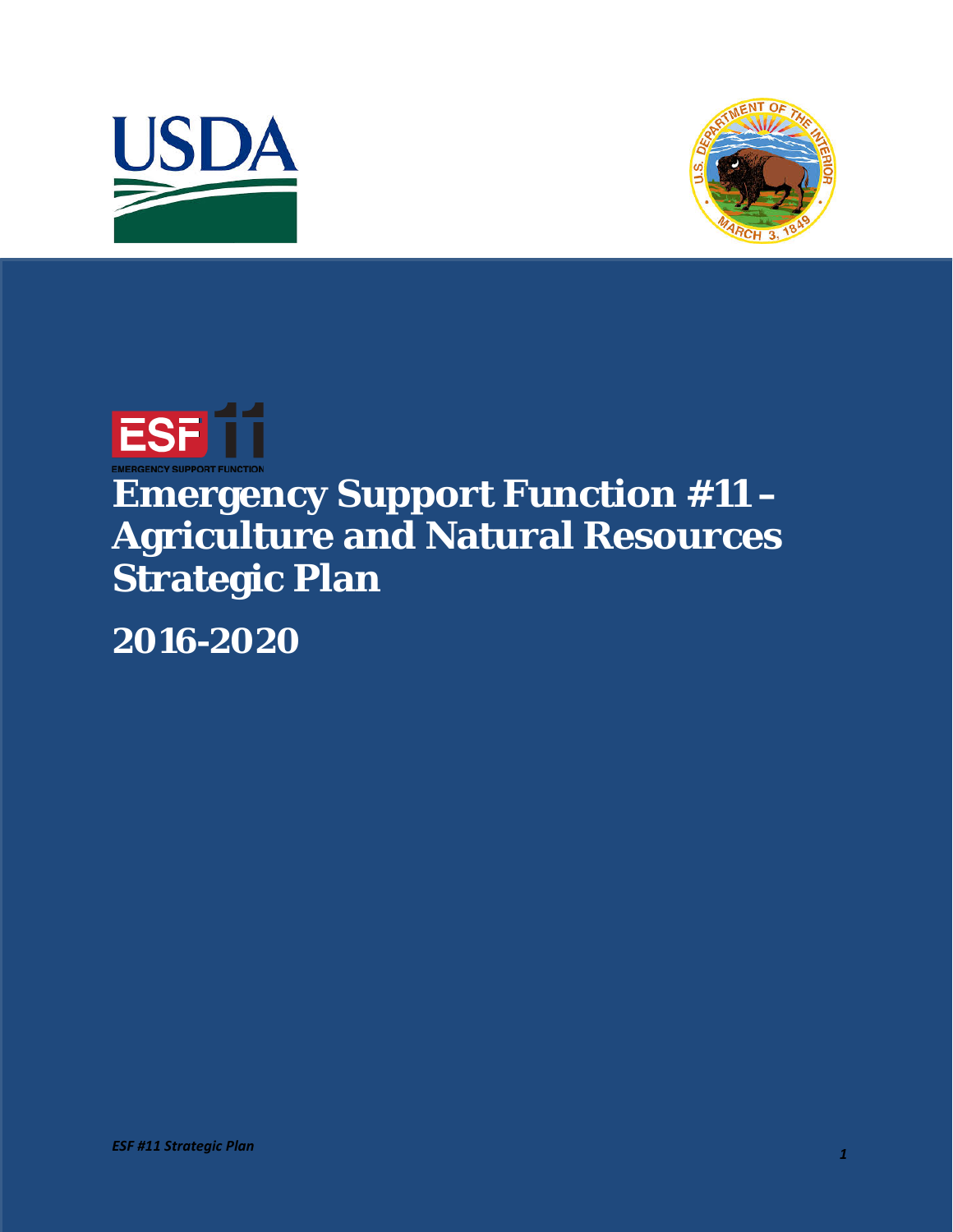## **Table of Contents**

| Appendix A: FEMA Regions and Regional Response Coordination Center Locations 11 |  |
|---------------------------------------------------------------------------------|--|
|                                                                                 |  |
|                                                                                 |  |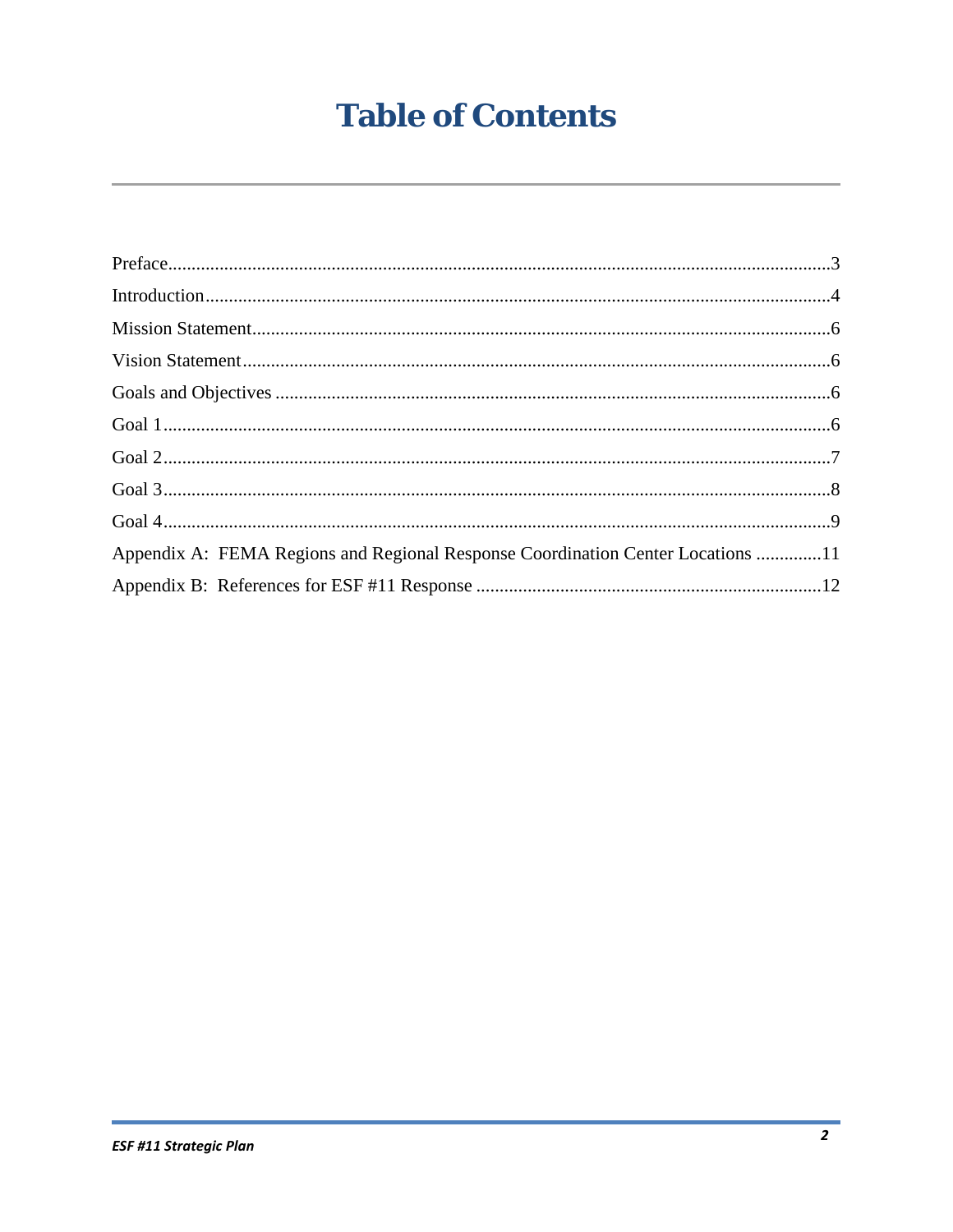



## **Preface**

bringing to bear specialized expertise to assist as part of the Federal response. The United States Department of Agriculture (USDA) and the United States Department of the Interior (DOI) are proud to work with other whole community partners to help States, Tribes, and Territories impacted by disasters and emergencies. Under the National Response Framework, we partner together to fulfill the role of Emergency Support Function (ESF) #11,

Our assistance helps to relieve the devastating effects felt by families, communities, businesses, and infrastructure during disasters. These impacts can linger for weeks, months, and in the worst of cases−years.

USDA's and DOI's continued success in responding as ESF #11 partners is highly dependent on the relationships we establish with other whole community partners such as businesses; nongovernmental organizations; and local, State, and Federal agencies. It is also dependent on knowledge gained by our personnel through participation in trainings and other educational opportunities, exercises, reviews, meetings, and discussions with emergency response partners. In short, the key to ESF #11's future successful response is successful preparation.

 years 2016 through 2020. This strategic plan outlines a path to enhance USDA's and DOI's emergency preparedness for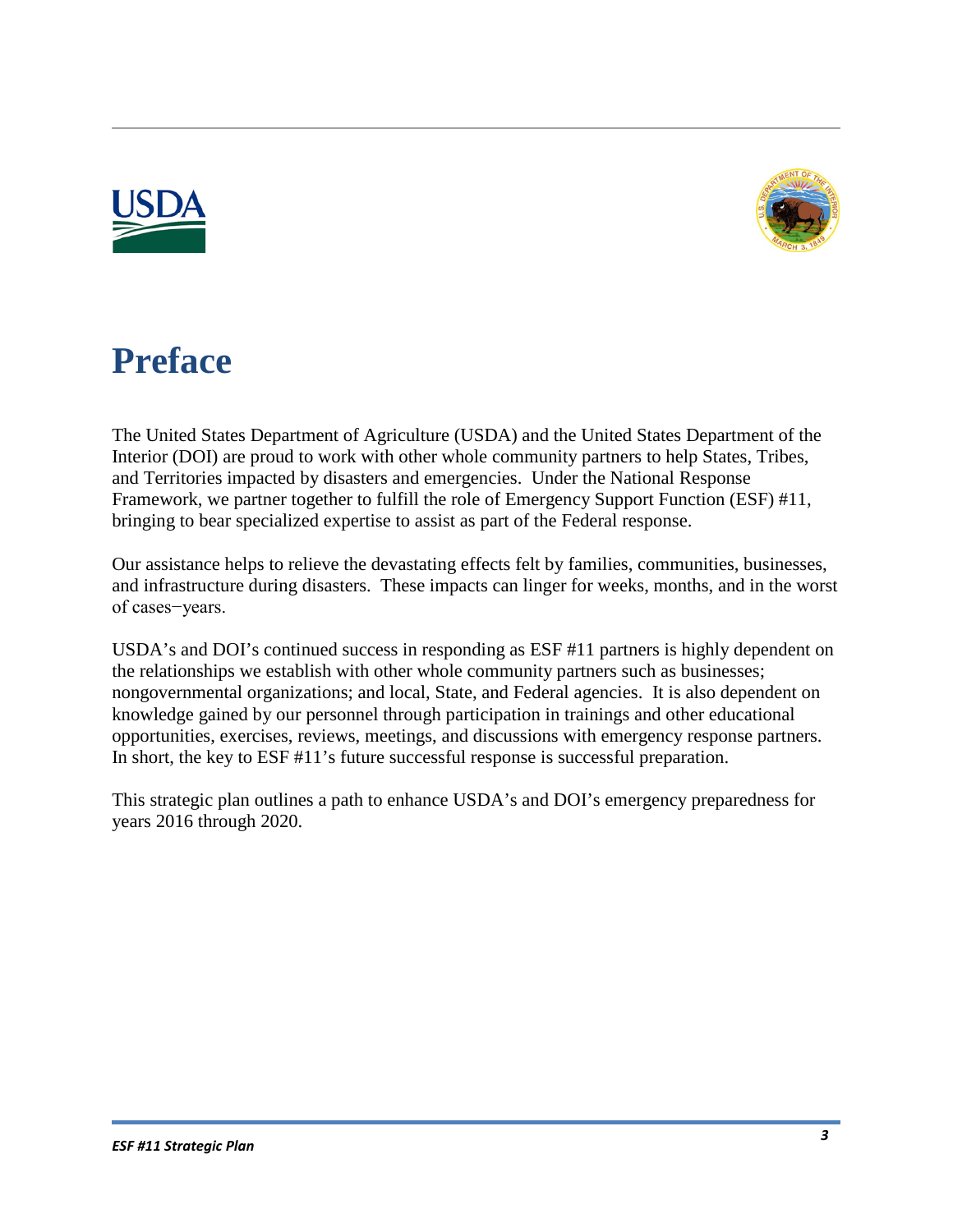## **Introduction**

This strategic plan provides the mission, vision, goals, objectives, and activities that will guide Federal Emergency Support Function (ESF) #11 in strengthening preparedness for and response to Presidentially declared emergencies and major disasters.

 States Department of Agriculture (USDA) and the United States Department of the Interior Operations (CONOPS), will outline roles and responsibilities, activities, and timelines. This plan is the cornerstone document for the ESF #11 primary agencies, including the United (DOI). It outlines goals and objectives for 5 years and will guide their engagement with the larger ESF #11 community. Supplemental documents, such as an updated ESF #11 Concept of

As described in the National Response Framework (NRF),  $ESFs<sup>1</sup>$  $ESFs<sup>1</sup>$  $ESFs<sup>1</sup>$  are Federal coordinating structures for response assistance. ESF #11 − Agriculture and Natural Resources comprises expertise in providing nutrition assistance; responding to animal and agriculture health issues; providing technical assistance in support of animal and agricultural emergency management; ensuring the safety and defense of meat, poultry, and processed egg products; and protecting natural and cultural resources and historic properties.

 Safety and Inspection Service (FSIS), with coordination occurring across USDA. USDA has Within USDA, the designated functions align with the partner agencies, including the Animal and Plant Health Inspection Service (APHIS), Food and Nutrition Service (FNS), and Food delegated its national coordinating role for ESF #11 to APHIS, which employs the ESF #11 national coordinator, two regional emergency program managers, 10 regional coordinators who coordinate ESF #11 activities within the 10 FEMA Regions, and a mission assignment manager. DOI's primary agency role is coordinated by the Office of Environmental Policy and Compliance and includes all bureaus.

Each ESF #11 primary and partner agency has an ESF #11 coordinator at the headquarters level. In addition, all agencies provide personnel (e.g., program liaisons, desk officers) for national, regional, and field response coordination. These personnel and others comprise the ESF #11

 $\overline{\phantom{a}}$ 

<span id="page-3-0"></span><sup>&</sup>lt;sup>1</sup> The Federal ESFs are designed to coordinate Federal response resources for Stafford Act incidents. For incidents in which there is no Stafford declaration, the department or agency with primary legal authority may activate the coordinating structures appropriate to that authority. In addition to their own structures, departments or agencies responding under their own legal authorities may request that the Secretary of Homeland Security activate relevant ESFs.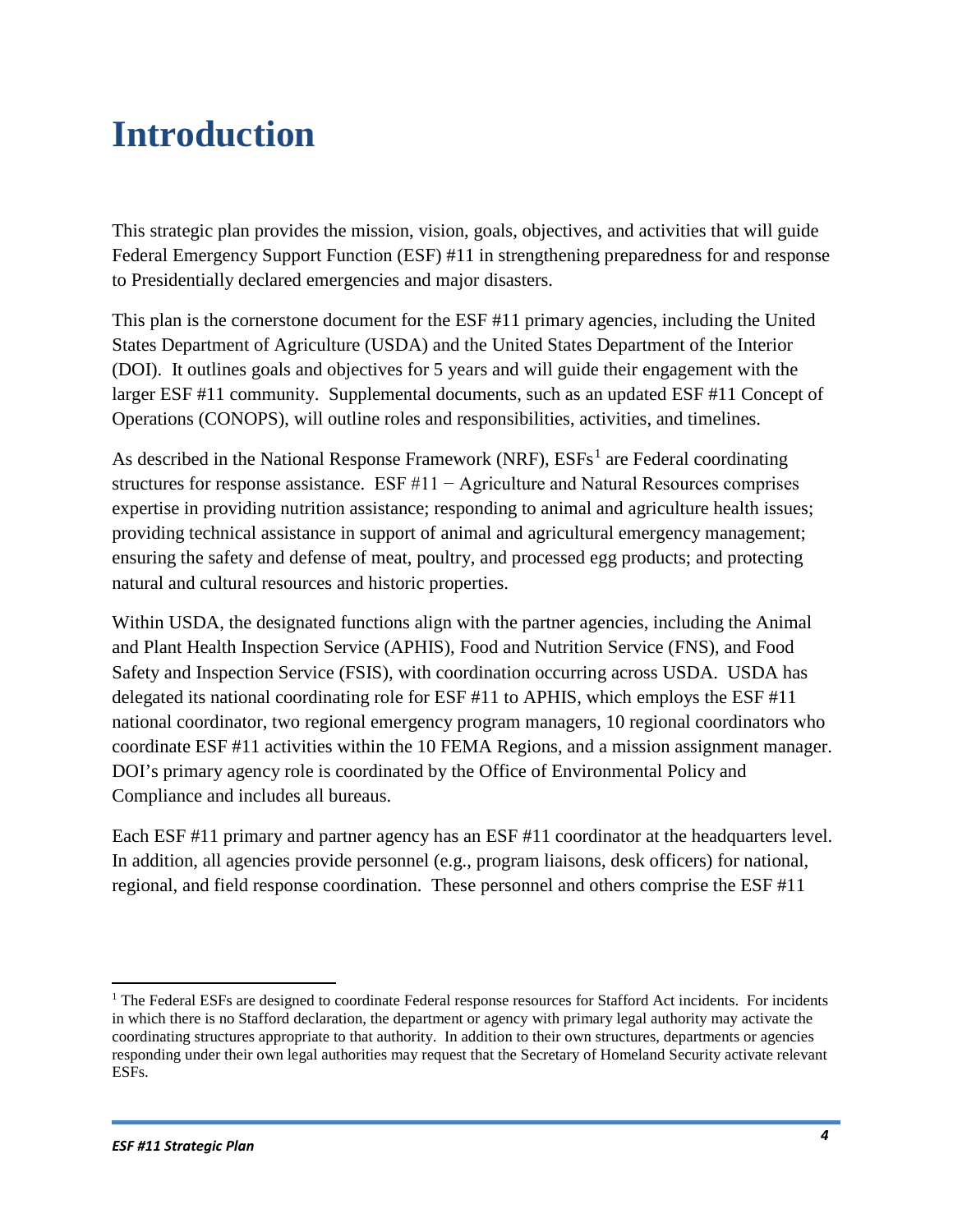Team. ESF #11 is supported by a number of agencies, nongovernmental organizations, and other stakeholders.[2](#page-4-0)

 amended, provides for Federal assistance. A State, Tribe, or Territory may request a Presidential The Robert T. Stafford Disaster Relief and Emergency Assistance Act (Stafford Act), as Major Disaster or Emergency Declaration for Stafford Act assistance if an effective response exceeds their capabilities.

When the President issues a major disaster declaration or an emergency declaration, the Federal Emergency Management Agency (FEMA) of the Department of Homeland Security coordinates delivery of the requested assistance through the NRF.

Response activities help save lives, protect property and the environment, and meet basic human needs after an incident has occurred. Response activities take place immediately before, during, and after a major disaster or emergency until transition to long-term recovery.

Preparedness of all parties, including support agencies and stakeholders, is a crucial aspect of effective response. To accomplish its mission, ESF #11 participates in national, regional, State, Tribal, and Territorial preparedness activities, including training, exercises, meetings, planning, and support coordination.



 Maynard, Massachusetts. ESF#11 coordinator is in the foreground. Multiagency coordination for Hurricane Sandy at the FEMA Regional Response Coordination Center in

l

<span id="page-4-0"></span><sup>2</sup> Refer to the ESF #11 Annex for the list of support agencies.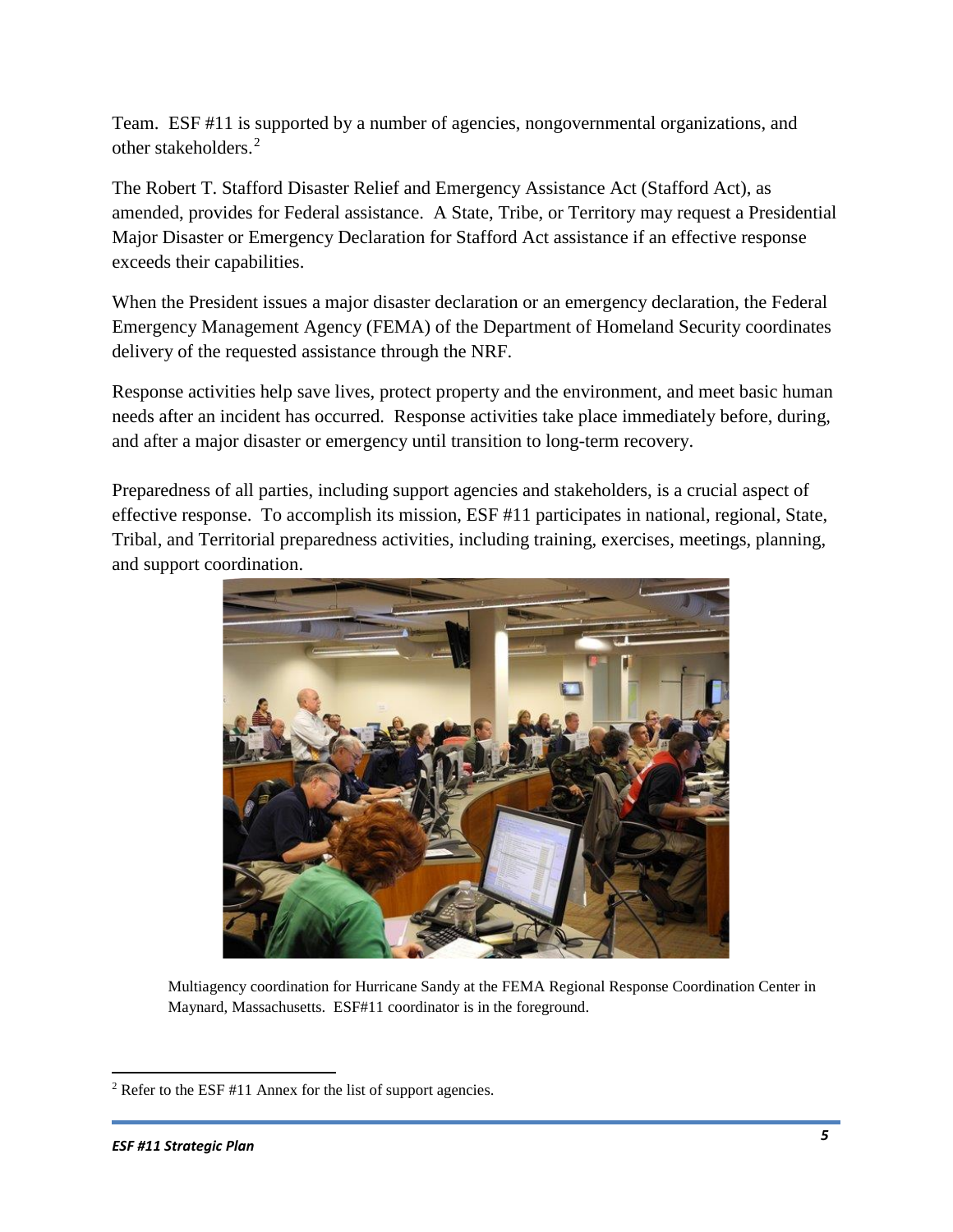# **Mission Statement**

 The mission of the Federal Emergency Support Function (ESF) #11 Team is to prepare, plan, the National Response Framework and its ESF #11 − Agriculture and Natural Resources Annex. and coordinate among the United States Department of Agriculture, the United States Department of the Interior, and their support agencies and stakeholders to fulfill the functions in

These functions are:

- providing nutrition assistance;
- responding to animal and agriculture health issues;
- providing technical assistance in support of animal and agricultural emergency management;
- ensuring the safety and defense of meat, poultry, and processed egg products; and
- protecting natural and cultural resources and historic properties.

## **Vision Statement**

The Federal ESF #11 Team is a cohesive, supported, well-trained, and responsive coordinating structure that effectively and efficiently provides the requested agriculture and natural resources support to States, Tribes, and Territories prior to, during, and after emergencies and major disasters as described in the National Response Framework.

## **Goals and Objectives**

## **Goal 1: Optimize the capabilities of the ESF #11 organizational structure and response capacity (e.g., financial, human, equipment, and technology assets)**

### **Objective 1.1: Ensure the ESF #11 organizational structure supports the primary functions, and meets planning and response needs**

#### **Activities to Achieve the Objective**

- Define and document the ESF #11 roles and responsibilities, along with those of the ESF #11 programs, including expectations, capabilities, and limitations.
- Proactively engage within USDA agencies and DOI bureaus and with support agencies to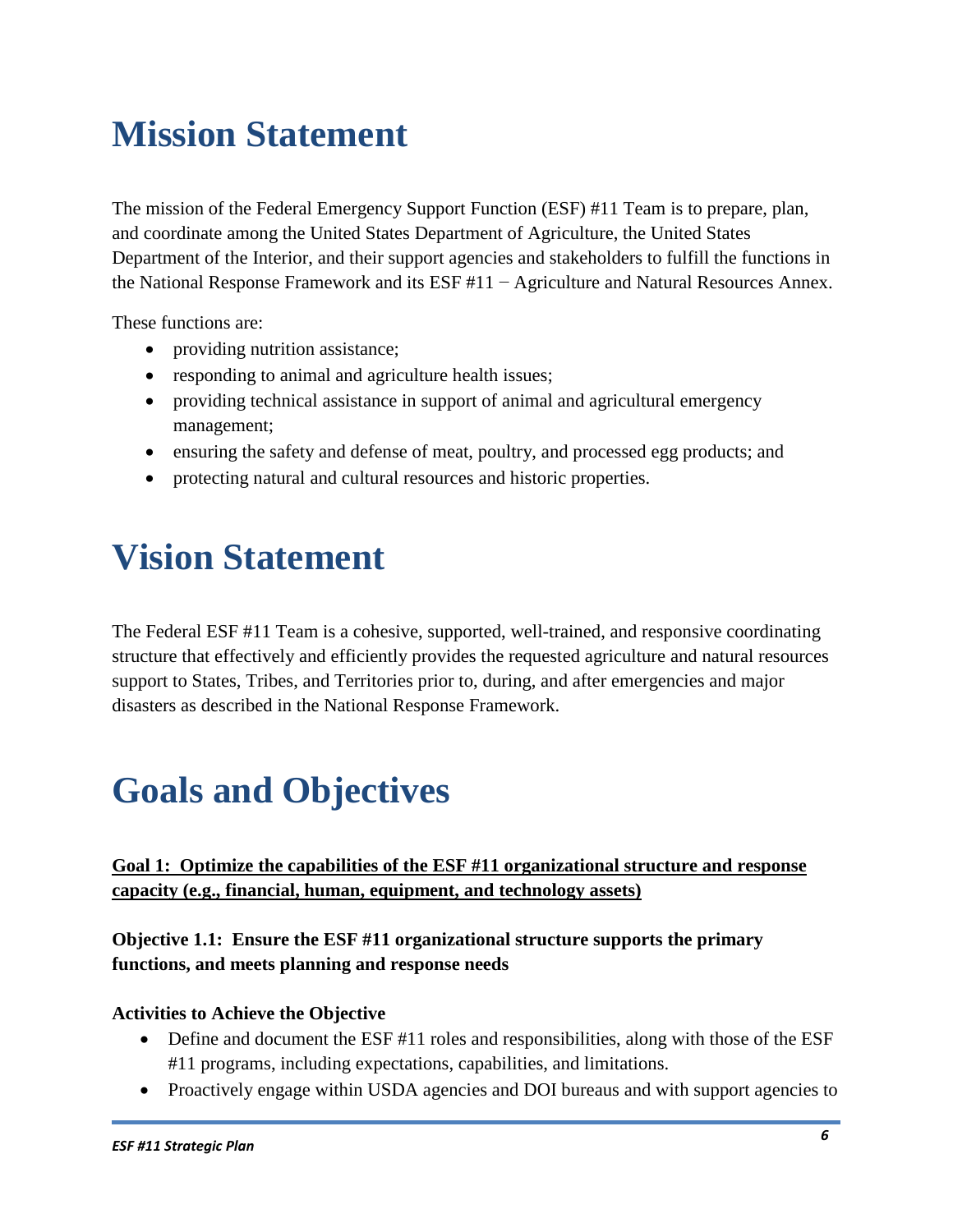seek commitment and ensure appropriate support for ESF #11.

- Update the CONOPS document to identify how the ESF #11 Team coordinates, prepares for and responds to disasters, and contributes to intra- and inter-agency documents.
- Prioritize and ensure appropriate ESF #11 representation for internal and external meetings at all levels.
- Define and review (e.g., lessons learned, after-action reviews) the ESF #11 structure; identify and prioritize needs.

## **Objective 1.2**: **Identify resource needs and secure funding to sustain ESF #11 operations**

### **Activities to Achieve the Objective**

- Evaluate and update the processes for ESF #11 reimbursement to ensure appropriate reimbursements and maintain financial accountability.
- • Ensure procedures are developed for effective use of other response organizations or Hazardous Substances Pollution Contingency Plan). structures along with any applicable funding mechanisms (e.g., National Oil and
- Capture the total costs of ESF #11 operations, including unreimbursed costs.
- Engage senior officials to secure appropriate funding and resources.

## **Objective 1.3: Ensure current and future equipment and technology resources are readily available and supported for ESF #11 preparedness and response activities**

### **Activities to Achieve the Objective**

- Maximize the efficient use of existing equipment and technology.
- Identify equipment and technological requirements (e.g., 24/7 IT support), challenges, and resolutions.
- Leverage available internal and external equipment and technology systems.
- Identify current and/or future technology or systems needs to support activities.
- Develop and implement a plan to support ESF #11 internal and external equipment and technology needs to accomplish the ESF #11 mission.

## **Goal 2: Optimize ESF #11 operations by developing personnel to effectively support ESF #11 preparedness and response**

**Objective 2.1: Develop and implement a comprehensive approach to increase and enhance training to meet present and future needs**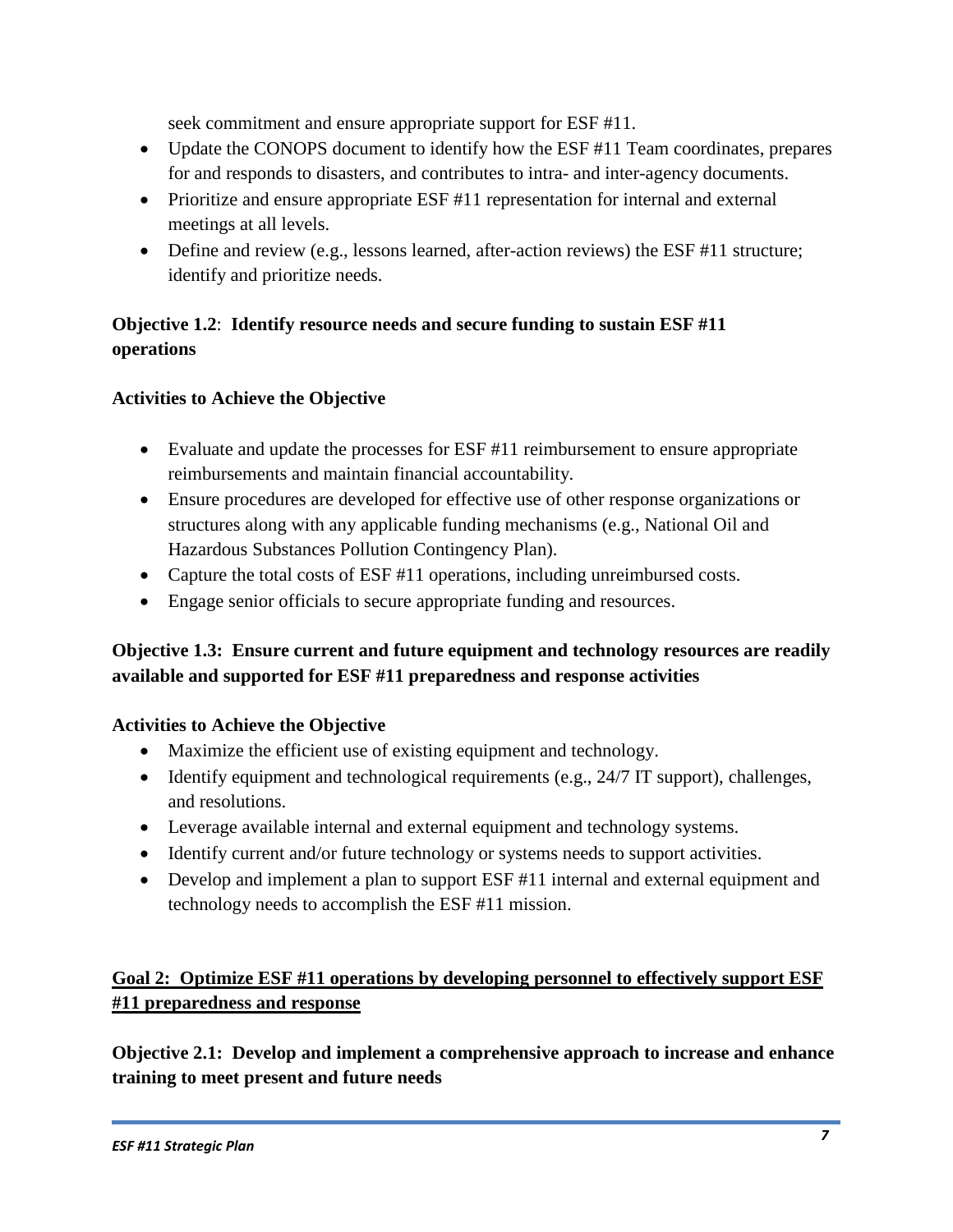#### **Activities to Achieve the Objective**

- Conduct a needs assessment, including after-action reviews with improvement plans, to formulate training and exercise requirements.
- Command System, WebEOC®, desk officer training). • Ensure that ESF  $#11$  personnel have the requisite baseline training (e.g., Incident
- Ensure ESF #11 personnel are trained on roles and responsibilities, reimbursement procedures, appropriate communications, and other items identified through the needs assessment, as appropriate.
- • Develop procedures to enhance continuity between and across shifts at the National Response Coordination Center (NRCC) and Regional Response Coordination Centers (RRCCs) for all responses.
- Ensure effective ESF #11 operational coordination between the RRCCs and the NRCC during Level 1 activations.

### **Objective 2.2: Develop and maintain necessary informational materials and other tools**

#### **Activities to Achieve the Objective**

- Update and maintain the ESF  $#11$  informational and resource materials used for training, outreach, planning, and other purposes.
- Identify and develop new tools (e.g., factsheets, job aids, and checklists) as needed.

#### **Objective 2.3: Increase the knowledge and response readiness of ESF #11 personnel**

#### **Activities to Achieve the Objective**

- • Explore opportunities (e.g., exercises, shadowing, and detail assignments) for personnel.
- Deploy personnel to experience program and other responses.
- washes, meetings, and workshops, etc. • Develop strategies to implement lessons learned from exercises and incidents, hot
- Conduct annual ESF #11 national training to coordinate mission-critical needs.
- Integrate and engage support agencies in ESF #11 training and exercises.
- To facilitate response readiness, ensure ESF #11 personnel receive appropriate access and permissions.

## Goal 3: Enhance internal and external communications, coordination, relationships, and **support for the ESF #11 mission**

 **Objective 3.1: Enhance internal and external communications and coordination with support agencies and stakeholders regarding ESF #11**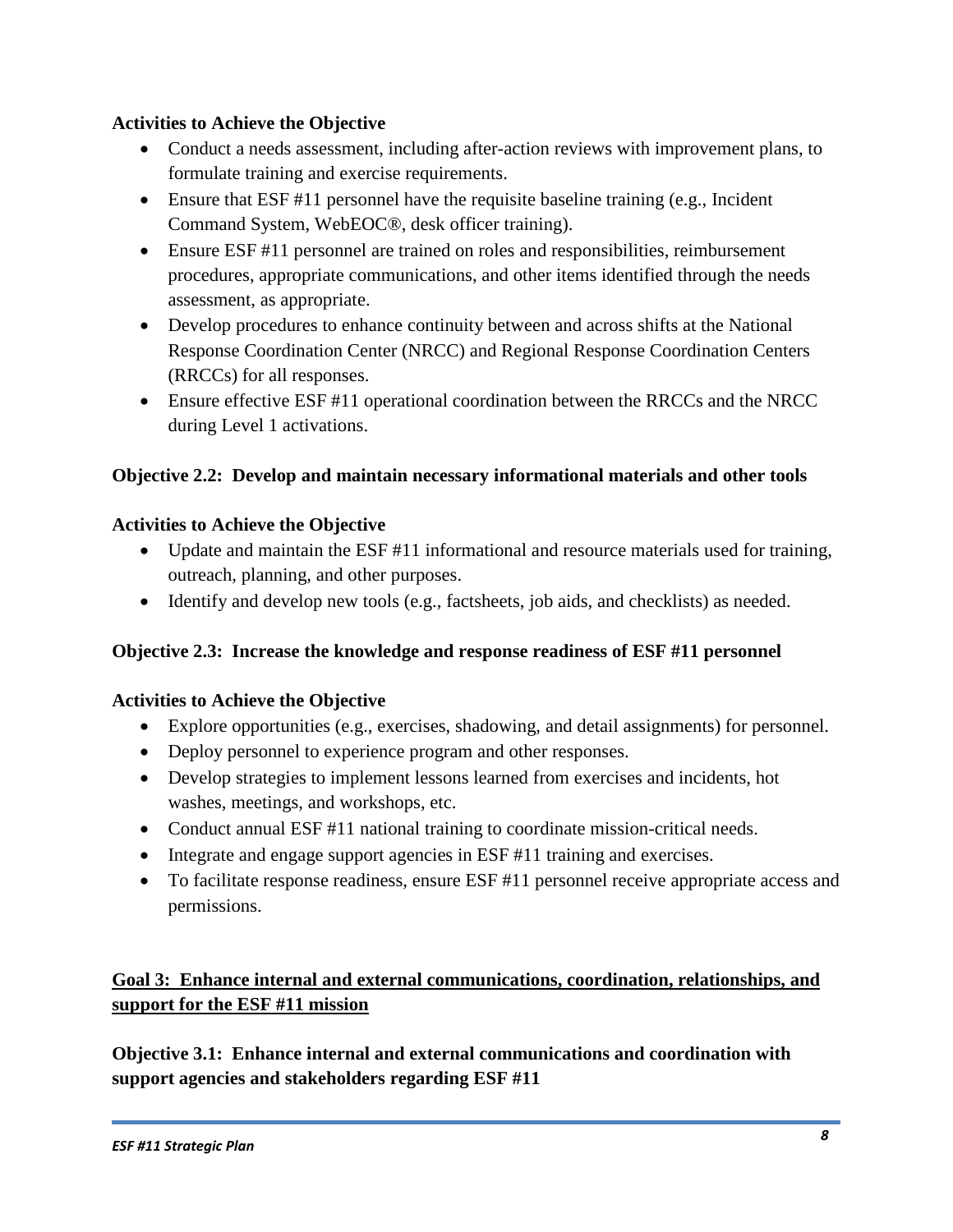#### **Activities to Achieve the Objective**

- Enhance ESF #11 outreach with other Federal agencies and stakeholders to include support for and coordination with other ESFs and Recovery Support Functions  $(RSFs)^3$ as appropriate.
- Develop and deliver unified and consistent messages prior to and during incidents to convey ESF #11 roles and responsibilities.
- Educate FEMA and other stakeholders on the ESF #11 preparedness and response roles, responsibilities, capabilities, and expectations; and the value of mission assigning ESF #11.
- ensure they communicate information only within their authority or expertise and direct all other inquiries to the appropriate entity. • Provide personnel involved in ESF #11 preparedness and response with guidance to
- Identify opportunities and provide representation where ESF #11 may be discussed or impacted. Examples of groups that may potentially discuss information that would impact ESF #11 include but are not limited to:
	- o Emergency Support Function Leadership Group
	- o Regional Interagency Steering Committee, 10 FEMA Regions
	- o Regional Advisory Committee, 10 FEMA Regions
	- o State, Tribal, and Territorial agencies/organizations
	- o State Emergency Boards
	- o Partners, including other ESFs and National Voluntary Organizations Active in Disaster
- Identify and refine procedures for ESF #11 communications among departments, agencies, headquarters, and the regions.
- Refine established procedures for ESF #11 contributions to intra- and inter-agency documents.

#### **Goal 4: Engage in planning efforts to optimize ESF #11 preparedness and response**

### **Objective 4.1: Enhance internal and external planning for ESF #11 preparedness and response**

#### **Activities to Achieve the Objective**

l

<span id="page-8-0"></span><sup>&</sup>lt;sup>3</sup> Though not responsible for long-term recovery, ESF #11 provides limited support during the transition to recovery under the National Disaster Recovery Framework.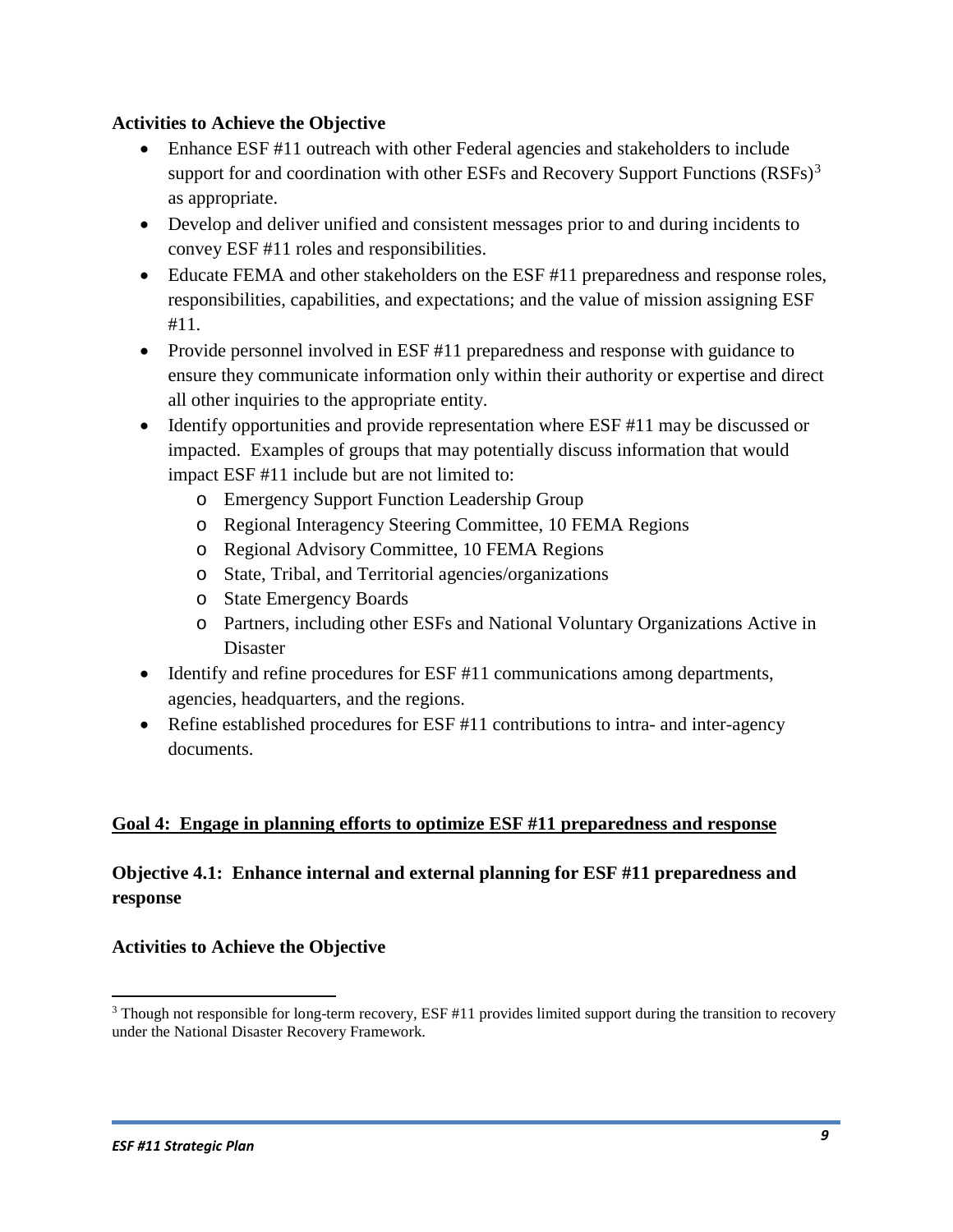- Engage with other ESFs, departments, agencies, and stakeholders on issues that intersect with ESF #11 planning, as needed.
- reports/lessons learned to identify and track action items for planning. • Review and evaluate existing documents and resources, including after-action
- Prioritize resources to ensure optimal and appropriate participation at planning meetings and exercises.
- and external documents. • Formalize a process to coordinate ESF #11 comments (national and regional) on internal
- Incorporate relevant lessons learned into future planning to enhance ESF #11 operations.
- Create protocols for measuring ESF #11 effectiveness and a means for tracking outcomes.
- incidents. • Clarify USDA's and DOI's expectations for ESF #11's role in non-Stafford Act

### **Objective 4.2: Optimize working relationships with partners and stakeholders to enhance ESF #11 preparedness and response activities**

#### **Activities to Achieve the Objective**

- Identify and ensure inclusion of appropriate partners and stakeholders in ESF #11 activities.
- ESF #11 (e.g., environmental and One Health issues), as needed. • Engage with other ESFs, RSFs, agencies, and stakeholders on issues that intersect with





USDA's Disaster Nutrition Assistance Programs offer short-term food assistance benefits to families suffering in the wake of a disaster or emergency.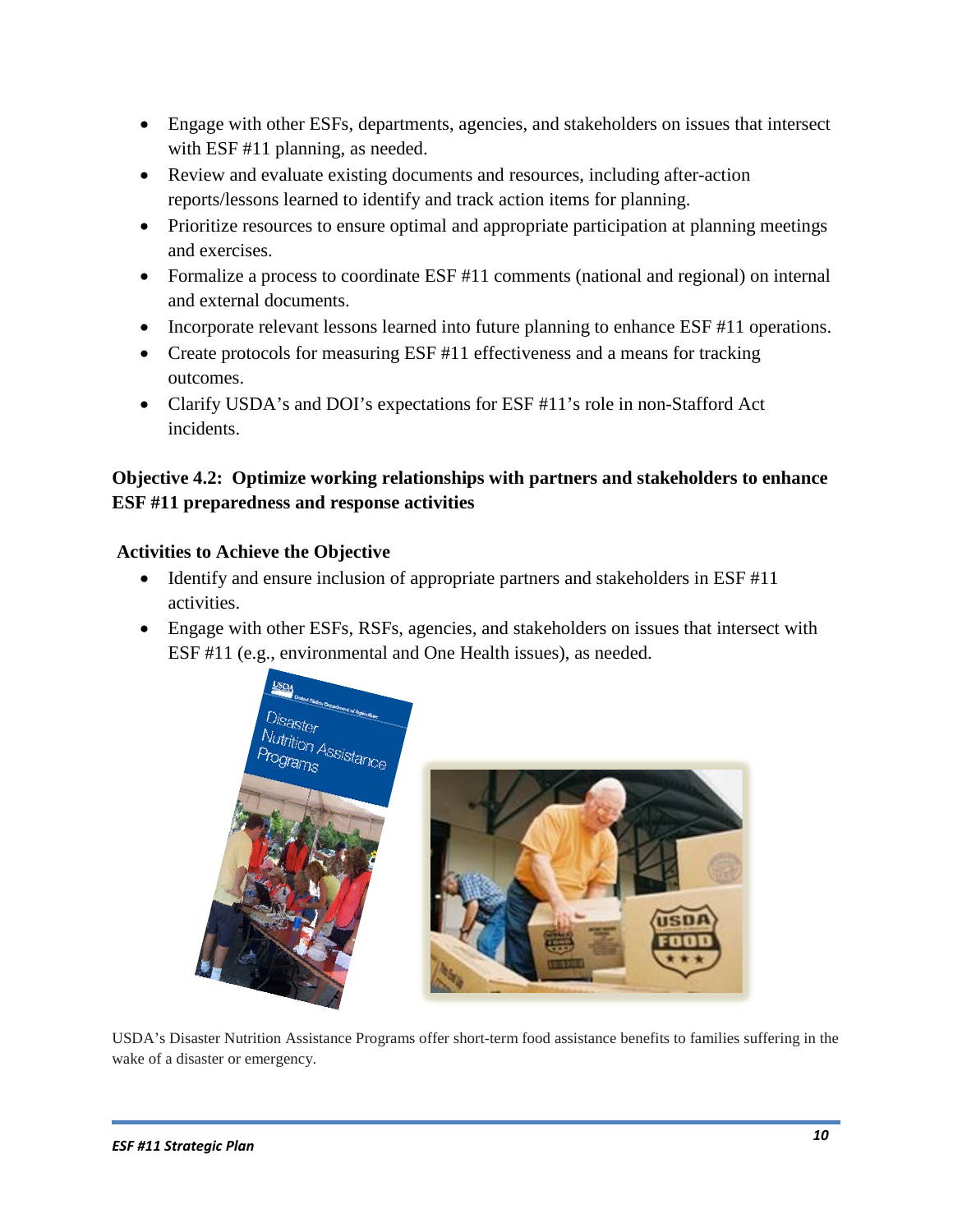# <span id="page-10-0"></span> **Appendix A: FEMA Regions and Regional Response Coordination Center Locations**



Graphic illustrates regions and is not to scale.

 FEMA Region II serves New York, New Jersey, Puerto Rico, and the U.S. Virgin Islands. FEMA Region IX serves Arizona, California, Hawaii, Nevada, the Territories of American Samoa and Guam, and the Commonwealth of the Northern Mariana Islands.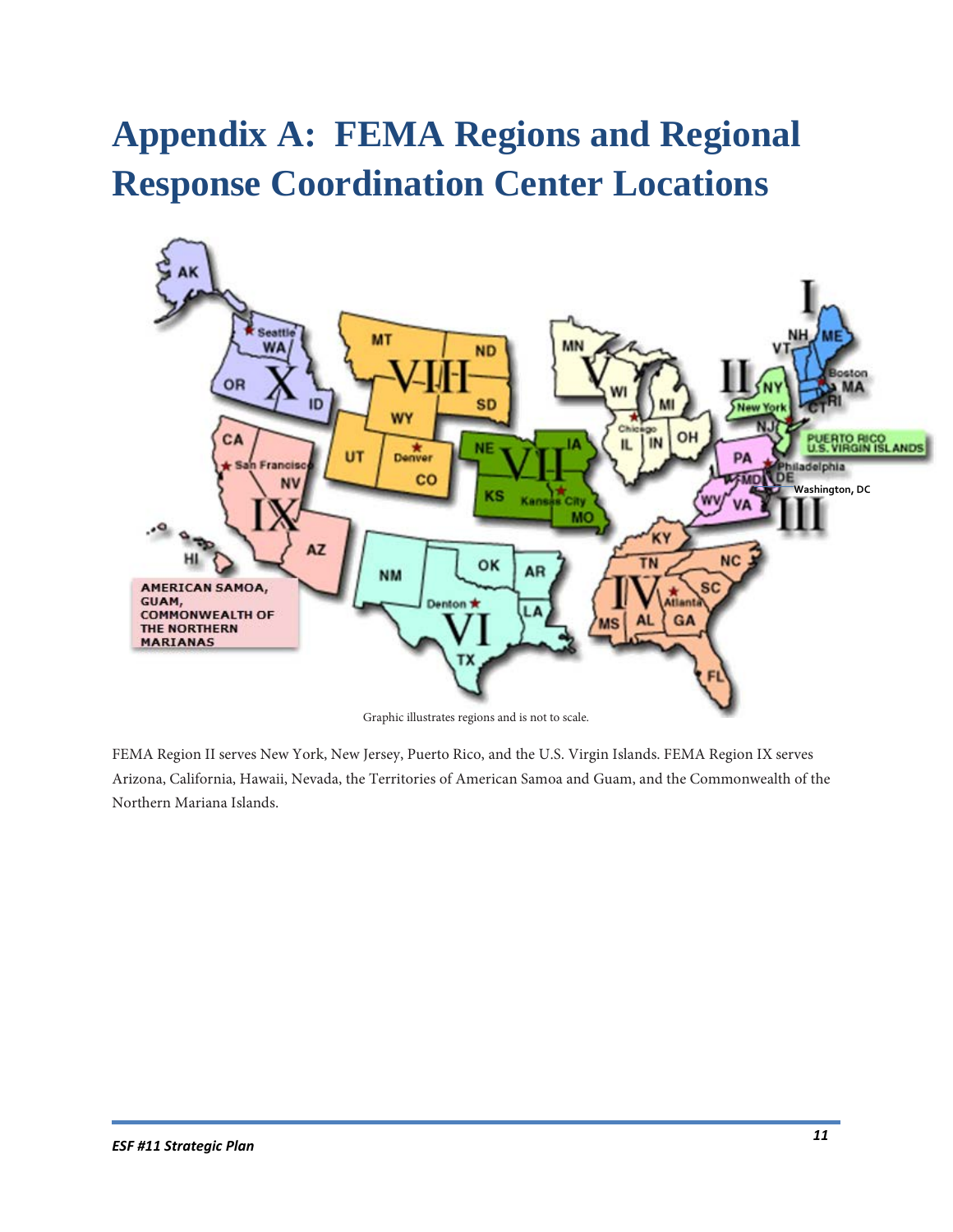# **Appendix B: References for ESF #11 Response**

Key references include, but are not limited to:

 Presidential Policy Directive 8: National Preparedness <http://www.dhs.gov/presidential-policy-directive-8-national-preparedness>

Presidential Policy Directive 21: Critical Infrastructure Security and Resilience [https://www.whitehouse.gov/the-press-office/2013/02/12/presidential-policy-directive-critical](https://www.whitehouse.gov/the-press-office/2013/02/12/presidential-policy-directive-critical-infrastructure-security-and-resil)[infrastructure-security-and-resil](https://www.whitehouse.gov/the-press-office/2013/02/12/presidential-policy-directive-critical-infrastructure-security-and-resil) 

Homeland Security Presidential Directive 5: Management of Domestic Incidents <http://www.dhs.gov/publication/homeland-security-presidential-directive-5>

 Homeland Security Presidential Directive 9: Defense of United States Agriculture and Food <http://www.gpo.gov/fdsys/pkg/PPP-2004-book1/pdf/PPP-2004-book1-doc-pg173.pdf>

National Response Framework (NRF) and annexes <http://www.fema.gov/national-response-framework>

Emergency Support Function #11 − Agriculture and Natural Resources Annex <http://www.fema.gov/media-library/assets/documents/32213>

Response Federal Interagency Operational Plan [https://www.fema.gov/media-library-data/1406719953589](https://www.fema.gov/media-library-data/1406719953589-4ab5bfa40fe82879611d945dd60230c4/Response_FIOP_FINAL_20140729.pdf) [4ab5bfa40fe82879611d945dd60230c4/Response\\_FIOP\\_FINAL\\_20140729.pdf](https://www.fema.gov/media-library-data/1406719953589-4ab5bfa40fe82879611d945dd60230c4/Response_FIOP_FINAL_20140729.pdf) 

 Robert T. Stafford Disaster Relief and Emergency Assistance Act, as amended, and Related Authorities (the Stafford Act) <https://www.fema.gov/media-library/assets/documents/15271?fromSearch=fromsearch&id=3564>

USDA Department Manual 1800-001: Incident Preparedness, Response, and Recovery<sup>4</sup> <http://www.ocio.usda.gov/document/departmental-manual-1800-001>

<span id="page-11-0"></span>l 4 USDA Department Manual 1800-001 delegates USDA's ESF #11 national coordination role to APHIS.